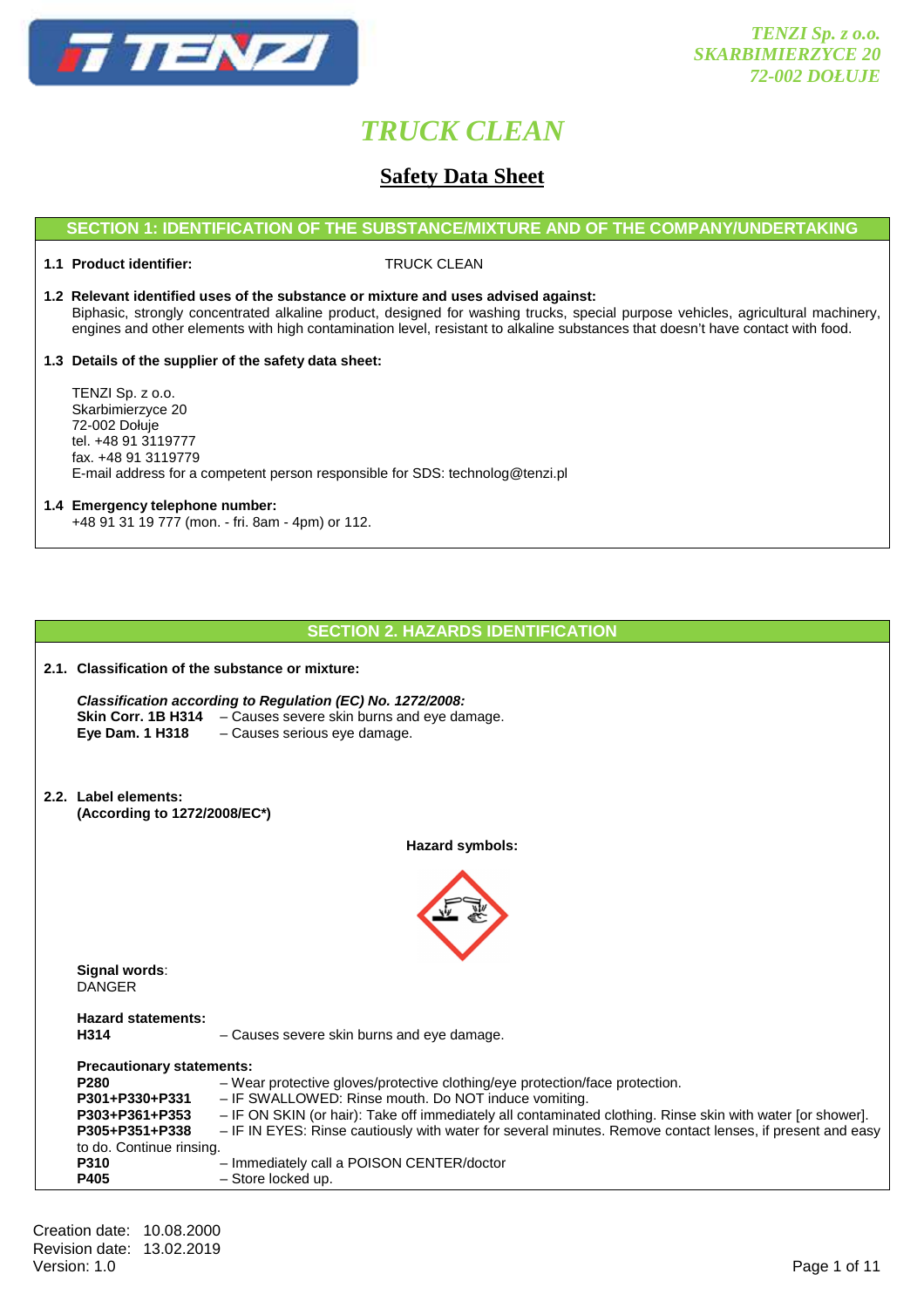

# **Safety Data Sheet**

**2.3. Other hazards:** 

Substance does not meet criteria for PBT or vPvB in accordance with Annex XIII of REACH Regulation.

# **SECTION 3. COMPOSITION / INFORMATION ON INGREDIENTS**

# **3.1. Substances:**

Not applicable.

#### **3.2. Mixtures:**

#### **Composition (according to: 648/2004/EC):**

- < 12% sodium hydroxide
- 5-15% non-ionic surfactants
- < 5% phosphonates
- auxiliary substances not classified as dangerous

| <b>Identification</b>   |                                                                   | <b>Hazardous ingredient/classification</b>                                   | <b>Concentration</b> |  |
|-------------------------|-------------------------------------------------------------------|------------------------------------------------------------------------------|----------------------|--|
| CAS:<br>WE:             | 1310-73-2<br>215-185-5                                            | Sodium hydroxide                                                             |                      |  |
| Index:<br>Registration: | $011 - 002 - 00 - 6$<br>01-2119457892-27-XXXX                     | Skin Corr. 1A H314, Met. Corr. 1 H290                                        | < 12%                |  |
| CAS:<br>WE:             | 68439-54-3<br>Polymer<br>No data available<br>No data available   | <b>Non-ionic surfactants</b>                                                 |                      |  |
| Index:<br>Registration: |                                                                   | Eye Dam. 1 H318, Acute Tox. 4 H302                                           | 5-15%                |  |
| CAS:<br>WE:             | 2809-21-4<br>220-552-8<br>Not applicable<br>01-2119510391-53-XXXX | <b>Phosphonates</b>                                                          |                      |  |
| Index:<br>Registration: |                                                                   | Acute Tox. 4 H302, Met. Corr. 1 H290,<br>Eye Dam. 1 H318, Skin Irrit. 2 H315 | $< 5\%$              |  |

The full texts of H symbols and phrases are in section 16.

## **SECTION 4. FIRST AID MEASURES**

### **4.1. Description of first aid measures:**

#### **Inhalation**:

In case of inhalation poisoning symptoms (cough, dyspnea, dizziness) move the injured to fresh air. Lay him down in semi-recumbent posture and make sure to keep him calm and warm. Physical effort may cause pulmonary edema. Get medical attention.

#### **Skin contact:**

If product comes in contact with the skin, immediately remove all contaminated clothing and flush exposed area with large amounts of water. In case of skin changes or burns, get medical attention.

#### **Eye contact:**

Flush eyes with running water (at least 15 minutes) while keeping eyelids open. Get medical attention.

Creation date: 10.08.2000 Revision date: 13.02.2019<br>Version: 1.0 Version: 1.0 Page 2 of 11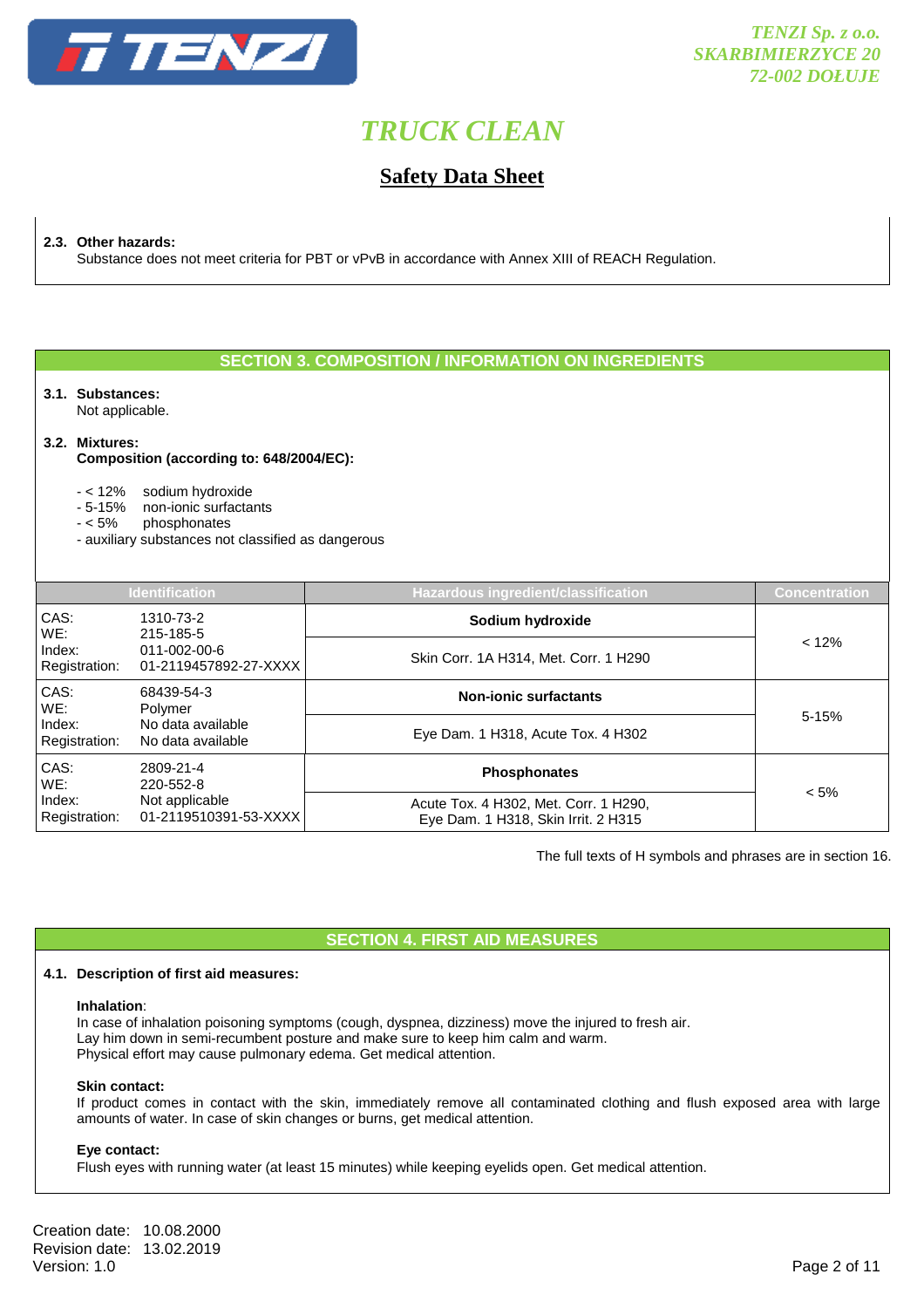

# **Safety Data Sheet**

#### **Ingestion:**

Do not induce vomiting. Get lots of water to drink. Do not take any neutralizing agents. Get medical attention and show them this SDS or product's label.

#### **4.2. Most important symptoms and effects, both acute and delayed:**

#### **Inhalation**:

Corrosive. May cause serious damage to upper respiratory tract, burns, possible chemical pneumonia and pulmonary edema.

#### **Skin:**

Causes serious skin burns, wounds and deep ulceration.

#### **Eyes**:

Corrosive, causes severe eye burns, chemical conjunctivitis and corneal damage (redness, intense pain), possible irreversible impairment of vision or blindness.

#### **Ingestion:**

 Corrosive. Causes serious burns in mouth, throat and stomach. Seriously damages gastrointestinal tissues (perforation risk) which may cause death. Symptoms include strong pain, vomiting, lower blood pressure.

#### **4.3. Indication of any immediate medical attention and special treatment needed:**

#### Get medical attention.

Fresh water and eye-wash preparations must be available on the worksite.

**SECTION 5. FIREFIGHTING MEASURES** 

#### **5.1. Extinguishing media:**

**Suitable extinguishing media:**  Water, foam, extinguishing powder, carbon dioxide.

**Unsuitable extinguishing media:**  Do not use water jet on substance's surface.

**5.2. Special hazards arising from the substance or mixture:**  Product is non-flammable.

## **5.3. Advice for firefighters:**

 Firefighters should wear self-contained breathing apparatus and full protective clothing. In case of fire, warn the people nearby and evacuate unprotected and untrained personnel from hazard area. Notify relevant emergency services. If possible, remove the containers away from the influence of fire and high temperature. Water may be used to keep fire-exposed containers cool until fire is out. The after burning residues should be removed

## **SECTION 6. ACCIDENTAL RELEASE MEASURES**

#### **6.1. Personal precautions, protective equipment and emergency procedures:**

#### **For non-emergency personnel:**

Protective chemical-proof gloves (0.11 mm thick), safety glasses.

Creation date: 10.08.2000 Revision date: 13.02.2019<br>Version: 1.0 Version: 1.0 Page 3 of 11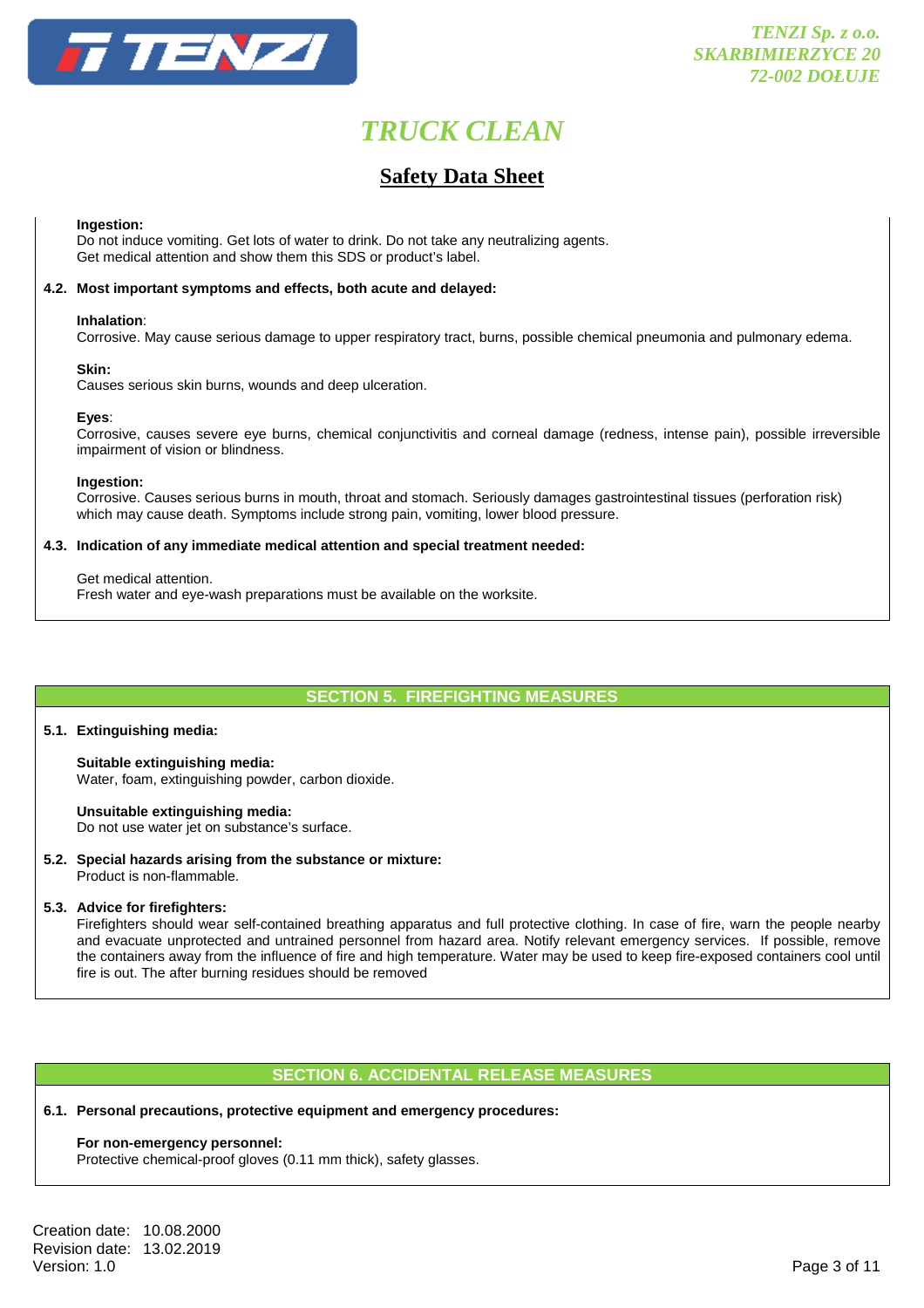

# **Safety Data Sheet**

#### **For emergency responders:**

 Protective clothes, protective chemical-proof gloves (0.11 mm thick), self-contained breathing apparatus, safety glasses. Avoid skin and eye contact. Provide proper ventilation..

#### **6.2. Environmental precautions:**

Avoid discharging the product into sewage system and onto the ground at all costs.

#### **6.3. Methods and material for containment and cleaning up:**

 In case of unexpected release of the substance into the environment, inform appropriate services about the emergency and remove any source of ignition. Prevent spills from entering sewers, surface water or groundwater. If it is possible, confine and contain the spill by closing the flow of the liquid, plug the damaged container and put it into leakproof wrapping. For a larger spill, make a dike around the outside edges of the spill and use absorbent materials (sand, sawdust, minced limestone). Store clean-up materials for disposal as hazardous waste. Decontaminate polluted area with water.

#### **6.4. Reference to other sections:**

See section 8 and 13.

# **SECTION 7. HANDLING AND STORAGE**

## **7.1. Precautions for safe handling:**

 Be careful when working with this product. Use personal protection recommended in section 8 Mix only with water. DO NOT mix with any other chemical substances. People with skin allergy or respiratory system problems should not have contact with this product. Avoid risk – read this instruction sheet carefully before using the product. After usage, keep container tightly closed and keep it away from unauthorized people. Use only adequate ventilation to avoid inhalation poisoning.

#### **7.2. Conditions for safe storage, including any incompatibilities:**

 Store in a tightly closed, original plastic container. Store this product in a dry environment that will be maintained at 5°C - 35°C temperature with a good ventilation system and an easy washable, nonabsorbable alkaline resistant floor. DO NOT expose the product to sunlight and keep away from heat, sparks, flame and source of ignition.

#### **7.3. Specific end use(s):**

No data available.

# **SECTION 8. EXPOSURE CONTROLS/ PERSONAL PROTECTION**

#### **8.1. Control parameters:**

Please check any national occupational exposure limit values in your country.

### **NDS/NDSCh/NDSP values for individual chemical substances (according to SDS or Chemical Safety Report):**

#### **Sodium hydroxide (data for highly concentrated substance):**

| NDS:         | $0.5 \text{ mg/m}^3$ |
|--------------|----------------------|
| NDSCh:       | 1 mg/m $3$           |
| <b>NDSP:</b> | not identified.      |

**Non-ionic surfactants (data for highly concentrated substance): NDS, NDSCh, NDSP:** not identified.

Creation date: 10.08.2000 Revision date: 13.02.2019<br>Version: 1.0 Version: 1.0 Page 4 of 11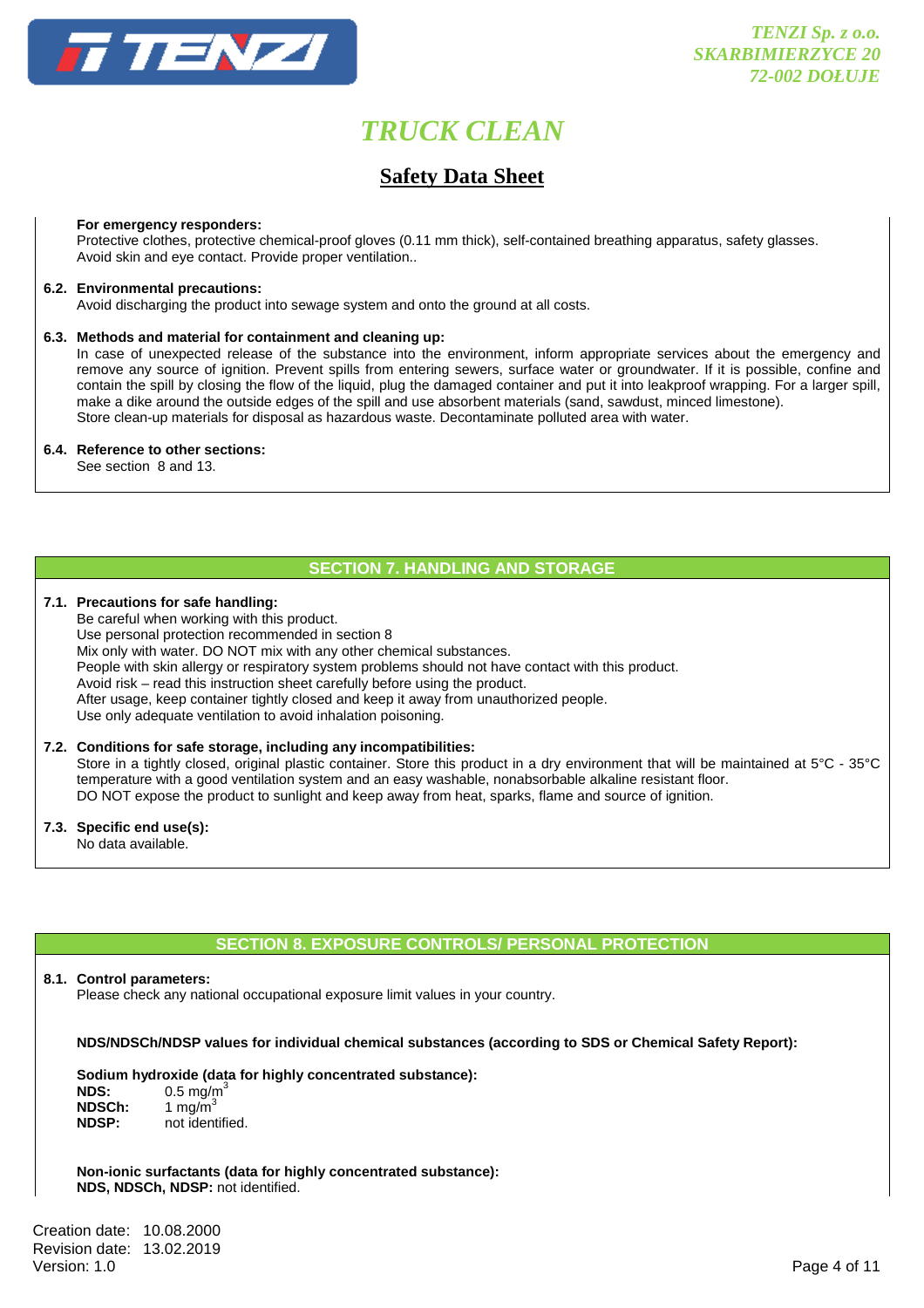

# **Safety Data Sheet**

**Phosphonates (data for highly concentrated substance): NDS, NDSCh, NDSP:** not identified.

 **DNEL /PNEC values for individual chemical substances (according to SDS or Chemical Safety Report):** 

**Sodium hydroxide (data for highly concentrated substance): DNEL, PNEC:** not identified.

**Non-ionic surfactants (data for highly concentrated substance): DNEL, PNEC:** not identified.

**Phosphonates (data for highly concentrated substance): DNEL, PNEC:** not identified.

**NOTE:** When the concentration of substance is known, personal protective equipment should be chosen based on substance concentration in a workplace, exposure time and operations performed by the employee. In emergency situations, if substance concentration in the workplace is unknown, personal protection of highest class level should be used.

#### **8.2. Exposure controls:**

#### **RESPIRATORY PROTECTION:**  In case of insufficient ventilation, it is recommended to wear a gas mask with vapour absorber.

 **HAND PROTECTION:**  Protective chemical-proof gloves (0.11 mm thick)

## **EYE/FACE PROTECTION:**

Safety glasses. In case of contact with skin, use face shield.

# **SKIN PROTECTION:**

Protective clothes.

# **SECTION 9: PHYSICAL AND CHEMICAL PROPERTIES**

## **9.1. Information on basic physical and chemical properties:**

| Appearance:<br>Odour:         | <b>Biphasic liquid</b><br>Characteristic for aroma composition used in production |
|-------------------------------|-----------------------------------------------------------------------------------|
| Odour threshold:              | No data available                                                                 |
| pH:                           | $14 \pm 1$                                                                        |
| <b>Melting point:</b>         | No data available                                                                 |
| <b>Freezing point:</b>        | No data available                                                                 |
| Initial boiling point:        | No data available                                                                 |
| <b>Boiling range:</b>         | No data available                                                                 |
| <b>Flash point:</b>           | No data available                                                                 |
| <b>Evaporation rate:</b>      | No data available                                                                 |
| Flammability (solid, gas):    | No data available                                                                 |
| Upper flammability limit:     | No data available                                                                 |
| Lower flammability limit:     | No data available                                                                 |
| <b>Upper explosive limit:</b> | No data available                                                                 |
| Lower explosive limit:        | No data available                                                                 |
| Vapour pressure:              | No data available                                                                 |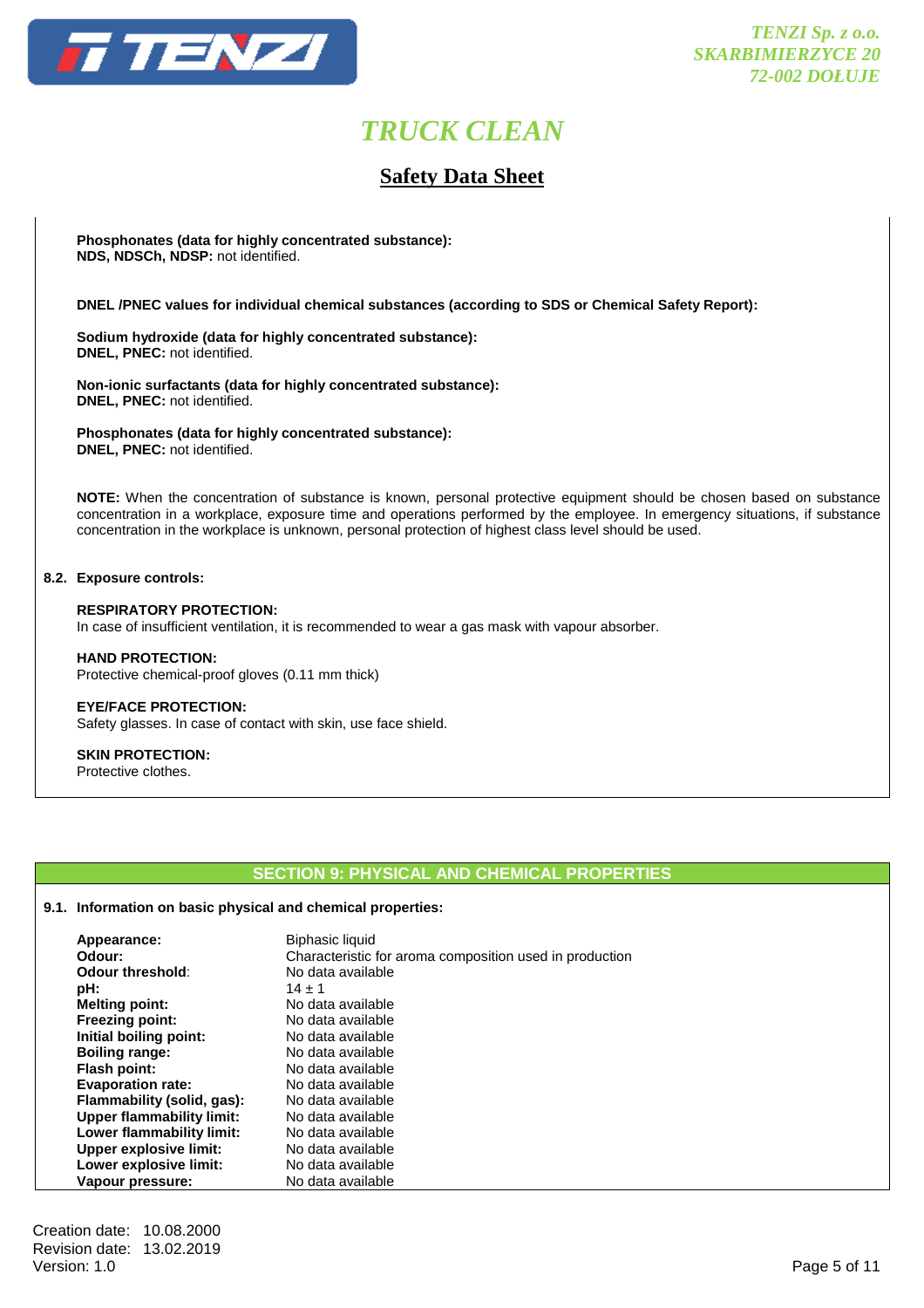

# **Safety Data Sheet**

| Vapour density:                       | No data available                   |
|---------------------------------------|-------------------------------------|
| <b>Relative density:</b>              | $1.097 \pm 0.020$ g/cm <sup>3</sup> |
| Solubility:                           |                                     |
|                                       |                                     |
| A) Water:                             | soluble                             |
| <b>B) Organic solvent:</b>            | No data available                   |
|                                       |                                     |
| <b>Partition coefficient N-Octan:</b> | No data available                   |
| <b>Partition coefficient Water:</b>   | No data available                   |
| <b>Auto-ignition temperature:</b>     | No data available                   |
| <b>Decomposition temperature:</b>     | No data available                   |
| <b>Viscosity:</b>                     | No data available                   |
| <b>Explosive properties:</b>          | No data available                   |
| <b>Oxidising properties:</b>          | No data available                   |

#### **9.2. Other information:**

**Refractive index:** 22.8% Brix<sup>\*</sup> ± 5%

- Degrees Brix is the content of an aqueous solution. One degree Brix is 1 gram of sucrose in 100 grams of solution and represents the strength of the solution as percentage by weight (%w/w).

## **SECTION 10. STABILITY AND REACTIVITY**

#### **10.1 Reactivity:**

Mixture is not reactive.

#### **10.2 Chemical stability:** Stable under recommended storage conditions (see section 7).

**10.3 Possibility of hazardous reactions:** May violently react with acids, creating chemical salts (releases warmth).

## **10.4 Conditions to avoid:** Avoid heavily warmed rooms without ventilation and long-term exposure to sunlight.

- **10.5 Incompatible materials:** Acids, strong oxidizers.
- **10.6 Hazardous decomposition products:**

Not known.

# **SECTION 11. TOXICOLOGICAL INFORMATION**

#### **11.1 Information on toxicological effects:**

#### **ACUTE TOXICITY:**

#### **Inhalation:**

 Corrosive. May cause serious irritation of the upper respiratory tract, burns or even chemical pneumonia and pulmonary edema. Symptoms include coughing, sore throat, breathing difficulties.

Creation date: 10.08.2000 Revision date: 13.02.2019<br>Version: 1.0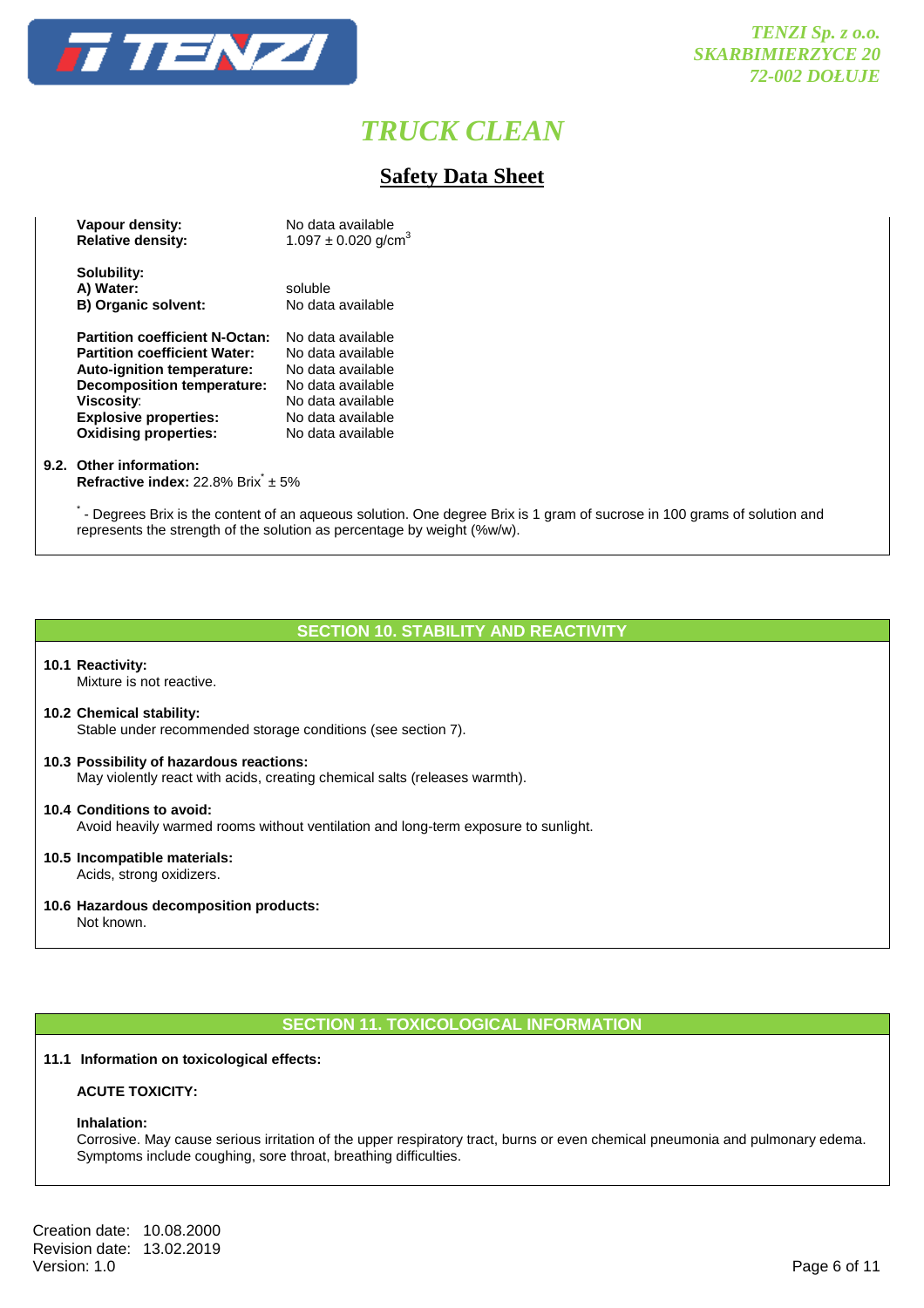

# **Safety Data Sheet**

#### **Skin:**

Causes serious skin burns. May cause wounds and deep ulceration.

#### **Eyes:**

 Corrosive, causes severe eye burns, chemical conjunctivitis and corneal damage (redness, intense pain), possible irreversible impairment of vision or blindness.

#### **Ingestion:**

 Corrosive. Causes serious burns in mouth, throat and stomach. Seriously damages gastrointestinal tissues (perforation risk) which may cause death. Symptoms include strong pain, vomiting, lower blood pressure.

ATEmix = 4032 (acute toxicity, orally)

#### **DETAILS OF PARTICULAR COMPONENTS (according to substances SDS):**

#### **Sodium hydroxide (data for highly concentrated substance):**

**LD50:** 500 mg/kg (rat, orally)

 Very harmful after swallowing. Causes burns in mouth, throat and stomach. Risk of gastrointestinal perforation. Corrosive effects on skin. Burns, deep wounds and skin necrosis. Serious and irreversible eye damage. Risk of blindness. No allergic effects. No mutagenic effects. No carcinogenic effects. Corrosive effects on respiratory system. Causes irritation of the mucous membrane.

## **Non-ionic surfactants (data for highly concentrated substance):**

| LD50: | > 300-2000 mg/kg | (rat, orally) |
|-------|------------------|---------------|
| LD50: | > 2000 mg/kg     | (rat, dermal) |

 Harmful after ingestion. Contact with eyes may cause irreversible damage (rabbit).

#### **Phosphonates (data for highly concentrated substance):**

| <b>LD50:</b> | 1800 mg/kg | (mouse, orally)   |
|--------------|------------|-------------------|
| LD50:        | 3000 mg/kg | (rat, inhalation) |

 Classified as irritant to skin (Skin Irrit. 2). Classified as harmful to eyes (Eye Dam. 1). No allergic effect. No mutagenic effects. No carcinogenic effects.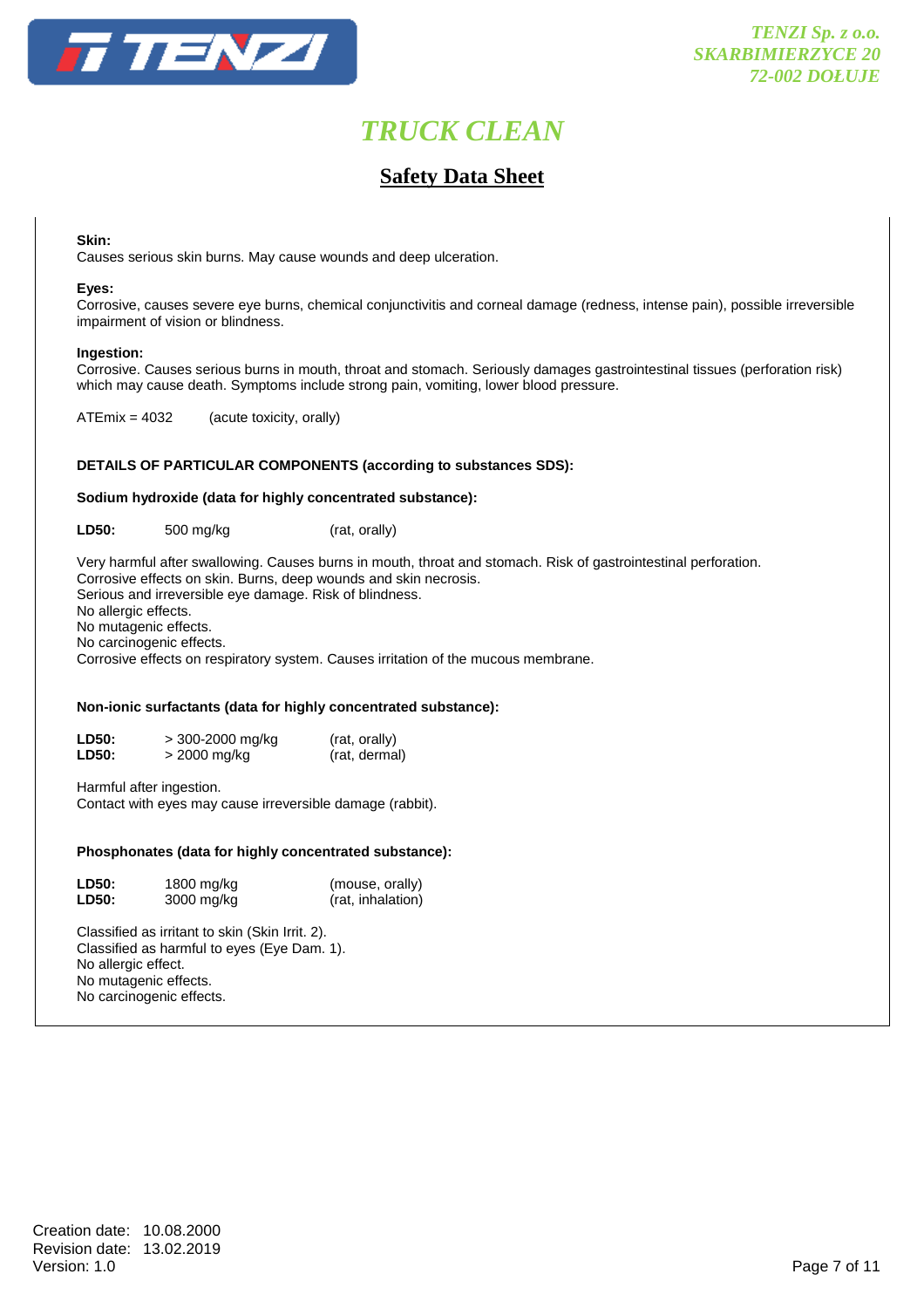

# **Safety Data Sheet**

**SECTION 12. ECOLOGICAL INFORMATION** 

#### **12.1. Toxicity:**

**Data for the mixture ingredients:** 

 **Sodium hydroxide (data for highly concentrated substance):**  Toxic for animals, aquatic organisms and bacteria. May adversely affect plant growth.

| LC <sub>0</sub> : | 157 mg/l/48h | (fish) |
|-------------------|--------------|--------|
| <b>LC50:</b>      | 189 mg/l/48h | (fish) |
| <b>LC100:</b>     | 213 mg/l/48h | (fish) |

#### **Non-ionic surfactants (data for highly concentrated substance):**

| <b>LC50:</b> | > 1-10 mg/l/96h   | (Cyprinus carpio)          | (OECD 203) |
|--------------|-------------------|----------------------------|------------|
| EC50:        | > 1-10 mg/l/48h   | (Daphnia magna)            | (OECD 202) |
| <b>EC50:</b> | $> 1-10$ mg/l/72h | (Scenedesmus subsipicatus) | (OECD 201) |

### **Phosphonates (data for highly concentrated substance):**

| <b>EC50:</b> | 292 mg/l/48h | (daphnia) |
|--------------|--------------|-----------|
| <b>LC50:</b> | 350 mg/l/96h | (fish)    |

#### **12.2. Persistence and degradability:**

 The surfactants contained within the product comply with the biodegradability criteria as laid down in Regulation (EC) No 648/2004 on detergents.

#### **Data for the mixture ingredients:**

| <b>Substance</b>      | <b>Method</b>        | Lenath               | Degraded percentage  |
|-----------------------|----------------------|----------------------|----------------------|
| Sodium hydroxide      | Easily biodegradable | Easily biodegradable | Easily biodegradable |
| Non-ionic surfactants | <b>OECD 301 A</b>    | 28 days              | $>70\%$              |
| Non-ionic surfactants | <b>OECD 301 B</b>    | 28 days              | $>60\%$              |

#### **Phosphonates (data for highly concentrated substance):**  No data available.

#### **12.3. Bioaccumulative potential:**

No data available.

## **12.4. Mobility in soil**

The product is water soluble and may sink into groundwater systems.

## **12.5. Results of PBT and vPvB assessment:**

This substance/mixture does not meet the PBT and vPvB criteria of REACH, annex XIII..

#### **12.6. Other adverse effects:**

No data available.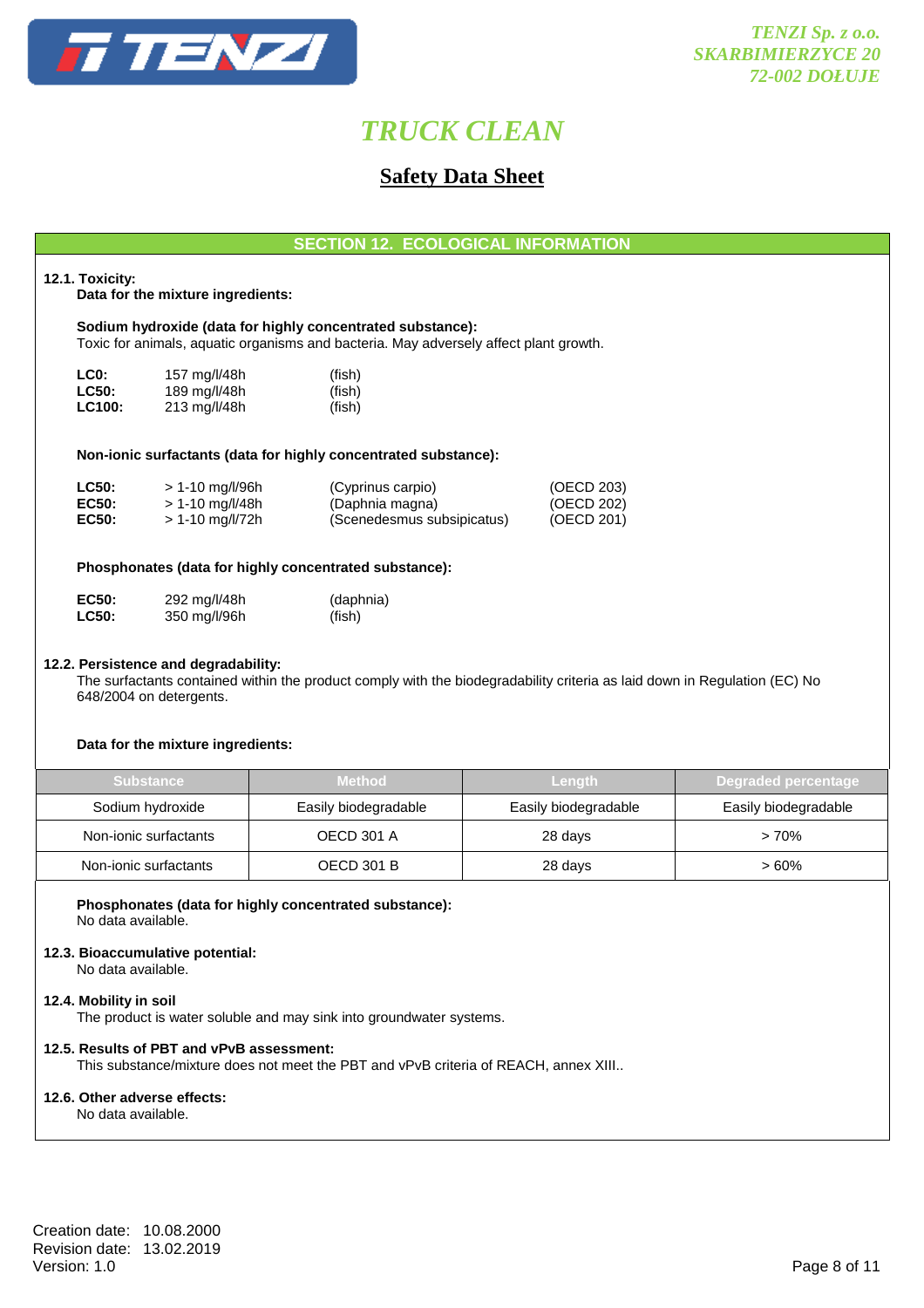

# **Safety Data Sheet**

**SECTION 13. DISPOSAL CONSIDERATIONS** 

#### **RESIDUES AND WASTES:**

DO NOT mix with other liquid wastes.

DO NOT empty into sewage system. Product should be totally used up according to its description.

If it's impossible to do so, dispose of this material and its container at hazardous or special waste collection point.

#### **13.1. Waste treatment methods:**

 Contaminated containers should be completely emptied. Several times rinse the container promptly after emptying. Empty container can be stored in containers for collection of plastic packaging, or can be delivered to specialized company for recycling.

Disposal should be in accordance with the national/international regulations.

## **SECTION 14. TRANSPORT INFORMATION**

**14.2. UN proper shipping name:** Caustic alkali liquid, N.O.S. (sodium hydroxide).

### **TRADE NAME: TRUCK CLEAN**

- 
- **14.1. UN Number: 1719.**<br>**14.2. UN proper shipping name:** Caus
- **14.3. Transport hazard class(es):** ADR NR 8
- **14.4. Packing group:** II
- 
- **14.5. Environmental hazards: No.**<br>**14.6. Special precautions for user:** For
	- **14.6. Special precautions for user:** For more details see Sections 6 and 8.
- **14.7. Transport in bulk according to Annex II of MARPOL73/78 and the IBC Code:** No data available.

## **WARNING LABELS**



# **SECTION 15. REGULATORY INFORMATION**

#### **15.1. Safety, health and environmental regulations/legislation specific for the substance or mixture:**

1) COMMISSION REGULATION (EU) No 453/2010 of 20 May 2010 amending Regulation (EC) No 1907/2006 of the European Parliament and of the Council on the Registration, Evaluation, Authorisation and Restriction of Chemicals (REACH). 2) REGULATION (EC) No 648/2004 OF THE EUROPEAN PARLIAMENT AND OF THE COUNCIL of 31 March 2004 on

detergents.

 3) COMMISSION REGULATION (EC) No 907/2006 of 20 June 2006 amending Regulation (EC) No 648/2004 of the European Parliament and of the Council on detergents, in order to adapt Annexes III and VII thereto.

 4) REGULATION (EC) No 1336/2008 OF THE EUROPEAN PARLIAMENT AND OF THE COUNCIL of 16 December 2008 amending Regulation (EC) No 648/2004 in order to adapt it to Regulation (EC) No 1272/2008 on classification, labelling and packaging of substances and mixtures.

 5) COMMISSION REGULATION (EC) No 551/2009 of 25 June 2009 amending Regulation (EC) No 648/2004 of the European Parliament and of the Council on detergents, in order to adapt Annexes V and VI thereto (surfactant derogation).

 6) REGULATION (EU) No 259/2012 OF THE EUROPEAN PARLIAMENT AND OF THE COUNCIL of 14 March 2012 amending Regulation (EC) No 648/2004 as regards the use of phosphates and other phosphorus compounds in consumer laundry

Creation date: 10.08.2000 Revision date: 13.02.2019<br>Version: 1.0 Version: 1.0 Page 9 of 11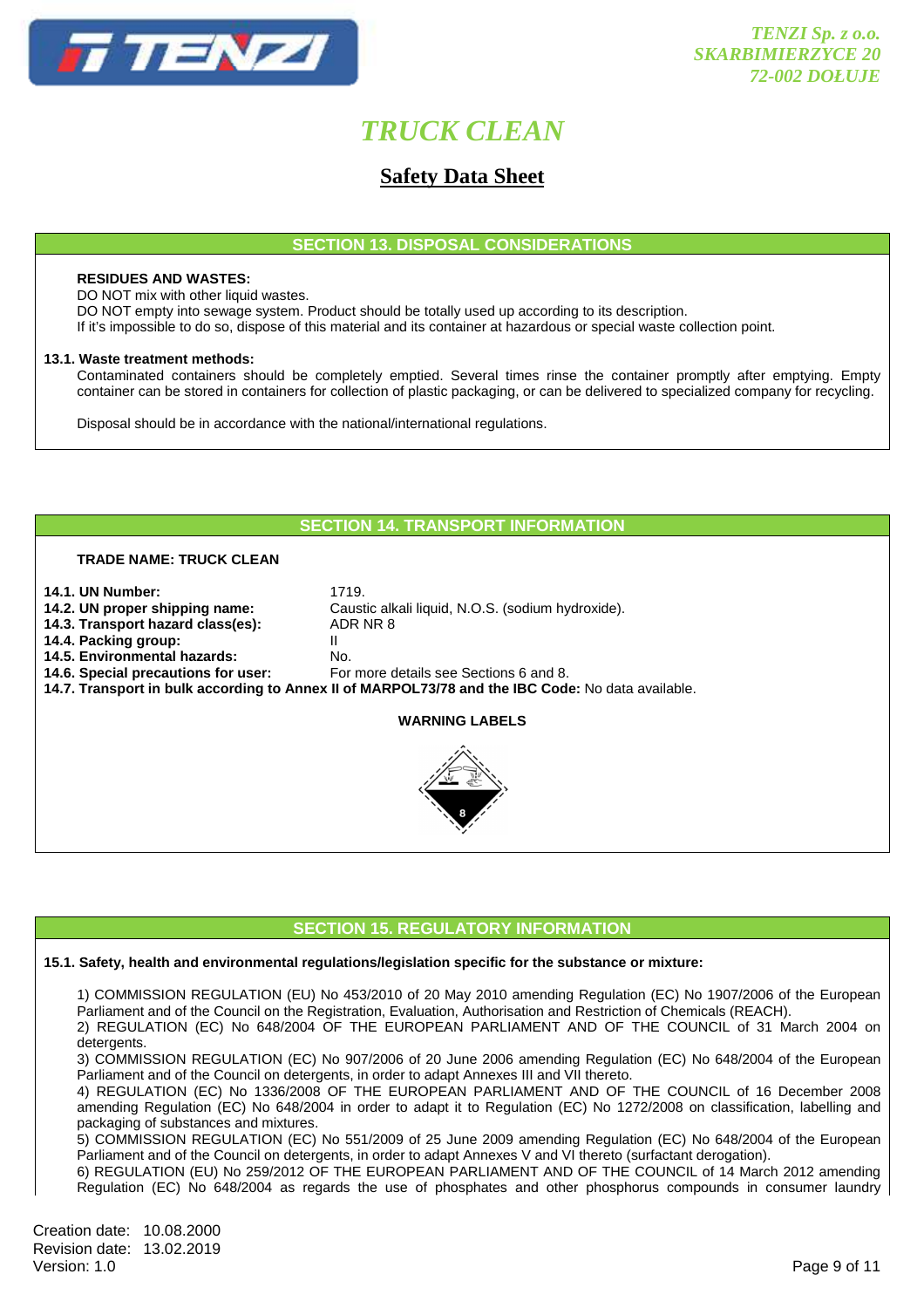

# **Safety Data Sheet**

detergents and consumer automatic dishwasher detergents.

 7) REGULATION (EC) No 273/2004 OF THE EUROPEAN PARLIAMENT AND OF THE COUNCIL of 11 February 2004 on drug precursors).

 8) REGULATION (EC) No 1272/2008 OF THE EUROPEAN PARLIAMENT AND OF THE COUNCIL of 16 December 2008 on classification, labelling and packaging of substances and mixtures, amending and repealing Directives 67/548/EEC and 1999/45/EC, and amending Regulation (EC) No 1907/2006.

### **15.2. Chemical safety assessment**

 **For mixture:** 

A Chemical Safety Assessment has not been carried out.

#### **For following mixture substances:**

**Sodium hydroxide:** A Chemical Safety Assessment has been carried out. **Non-ionic surfactants:** No data available. Phosphonates: A Chemical Safety Assessment has not been carried out.

## **SECTION 16. OTHER INFORMATION**

 Information above is based on current knowledge of product in its current form. All data are presented in order to take into account safety requirements priority and not to guarantee special properties of the product. If product usage conditions are not under manufacturer control, responsibility for safe use lies with the person that uses them. The employer is obliged to inform all employees, who have contact with the product, about the risk and safety measures specified in the data sheet. Safety data presented above were prepared based on safety characteristics of substances used by the producer to compose the product and based on regulations for handling dangerous substances and their preparation. Classification of chemical mixture was done with calculation methods, based on the content of hazardous ingredients.

#### **The full list of symbols and H phrases from Section 2 and 3:**

| <b>Acute Tox. 4</b><br>Met.Corr 1<br>Eye Dam. 1<br>Skin Irrit. 2<br>Skin Corr. 1A | - Acute toxicity, category 4.<br>- Substance/Mixture is corrosive to metals, category 1<br>- Serious eye damage, category 1.<br>- Causes skin irritation, category 2.<br>- Corrosive to skin, category 1A. |
|-----------------------------------------------------------------------------------|------------------------------------------------------------------------------------------------------------------------------------------------------------------------------------------------------------|
| H <sub>290</sub><br>H302                                                          | - May be corrosive to metals.<br>- Harmful if swallowed.                                                                                                                                                   |
| H314                                                                              | - Causes severe skin burns and eye damage.                                                                                                                                                                 |
| H315                                                                              | - Causes skin irritation.                                                                                                                                                                                  |
| H318                                                                              | - Causes serious eye damage.                                                                                                                                                                               |
| H319                                                                              | - Causes serious eye irritation.                                                                                                                                                                           |

More information on the product can be found on the specific technical data sheet which is available on www.tenzi.pl

#### **Training:**

Course participants should be trained about how to handle this hazardous substance, about safety and work hygiene. Drivers should also be trained and obtain proper certification in accordance with the ADR requirements.

Creation date: 10.08.2000 Revision date: 13.02.2019<br>Version: 1.0